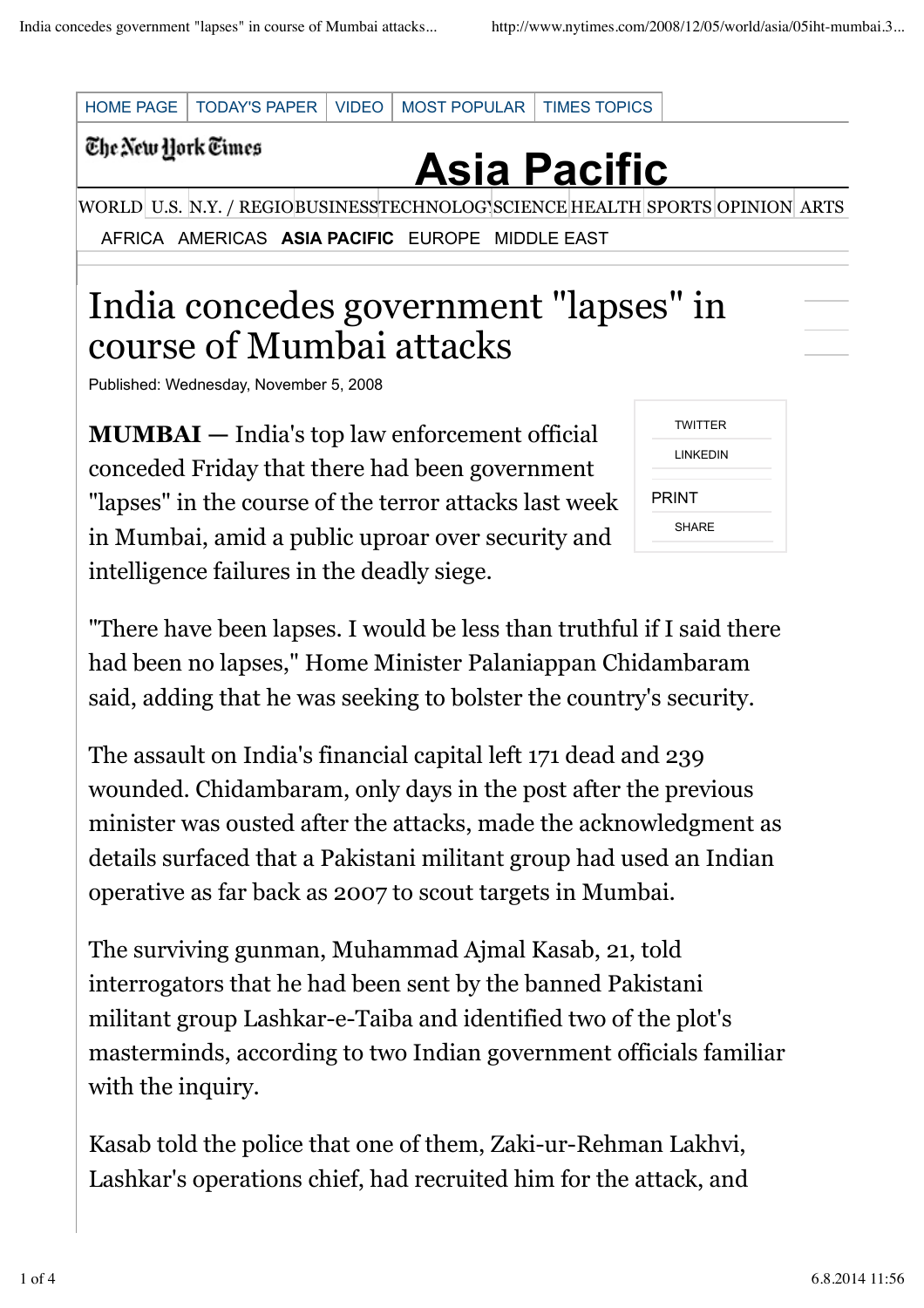that the assailants had called another senior leader, Yusuf Muzammil, on a satellite phone after hijacking an Indian vessel en route to Mumbai. The information sent investigators to another reputed Lashkar operative, Faheem Ahmed Ansari.

Ansari, an Indian citizen, was arrested in February in north India carrying hand-drawn sketches of hotels, the train terminal and other sites that were later attacked in Mumbai, Amitabh Yash, director of the Special Task Force of the Uttar Pradesh police, said Thursday.

During his interrogation, Ansari also named Muzammil as his handler in Pakistan, adding that he trained in a Lashkar camp in Muzaffarabad - the same area where Kasab said he was trained, a senior police officer involved in the investigation said.

Rehman Malik, the chief of the Interior Ministry in Pakistan, said he had no immediate information on Lakhvi or Muzammil.

According to U.S. officials, Lakhvi has directed Lashkar operations in Chechnya, Bosnia and Southeast Asia, training members to carry out suicide bombings and attack populated areas. In 2004, he allegedly sent operatives and funds to attack U.S. forces in Iraq.

Lashkar, outlawed by Pakistan in 2002, has been accused by the United States of being a terrorist group with ties to Al Qaeda. The group has derived some of its funds from organizations based in Saudi Arabia and Kuwait, and its leaders had made fund-raising trips to the Middle East in recent years, according to U.S. officials.

The Islamist charity Jamaat-ud-Dawa, accused by the United States of being the front group for Lashkar, on Thursday denied any connection to the attacks.

Ansari told the police about a planned Lashkar attack on Mumbai,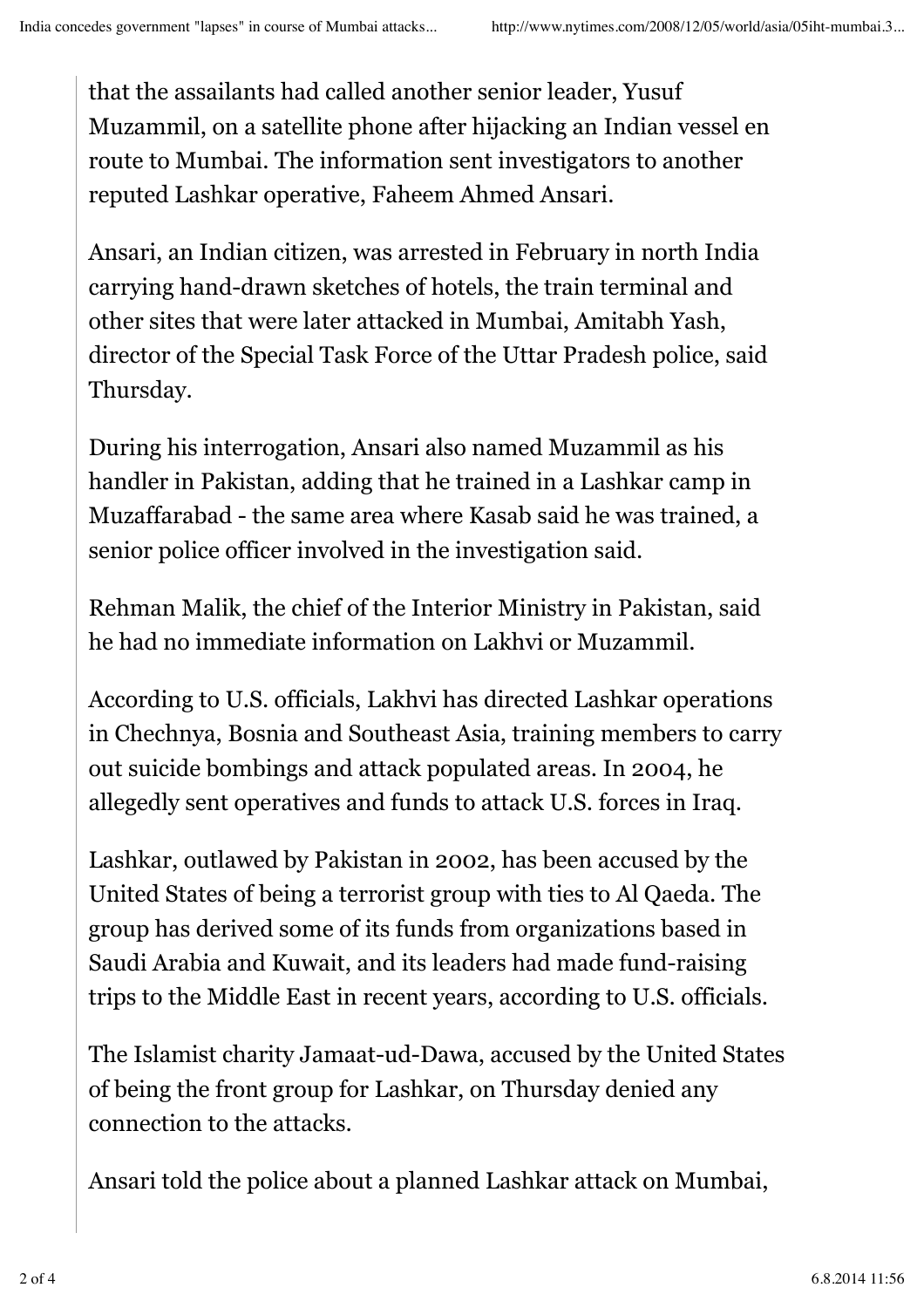providing eight or nine specific locations to be targeted, Yash said, adding that Ansari had detailed sketches of the sites as well as escape routes.

Ansari said during interrogations that he had carried out reconnaissance in the autumn of 2007 of various Mumbai locations, including the U.S. Consulate, the stock exchange and other sites that were not attacked, Yash said. Ansari also confessed to arranging a safe house in Mumbai.

The authorities were working to determine whether Ansari, who is in Indian custody, helped the attackers acquire "such intricate knowledge of the sites," said Rakesh Maria, a senior Mumbai police official.

Yash said that Ansari's arrest did not derail Lashkar's plans for an attack. "When they found that their mole in Bombay had been caught," he said, "they carried out the operations in a different way."

Meanwhile, police officers said they were trying to get details from Kasab. "A terrorist of this sort is never cooperative. We have to extract information," said Deven Bharti, the head of the Mumbai crime branch. Indian police are known to use interrogation methods that would be regarded as torture in the West, including questioning suspects after they have been drugged with "truth serum."

Bharti provided no details on interrogation techniques, but said "truth serum" would probably be used. During questioning, details of Kasab's recruitment by Lashkar began to emerge, said police, describing him as a fourth-grade dropout from an impoverished village who was gravitating to a life of crime.

"Lashkar recruited him, preying on a combination of his religious